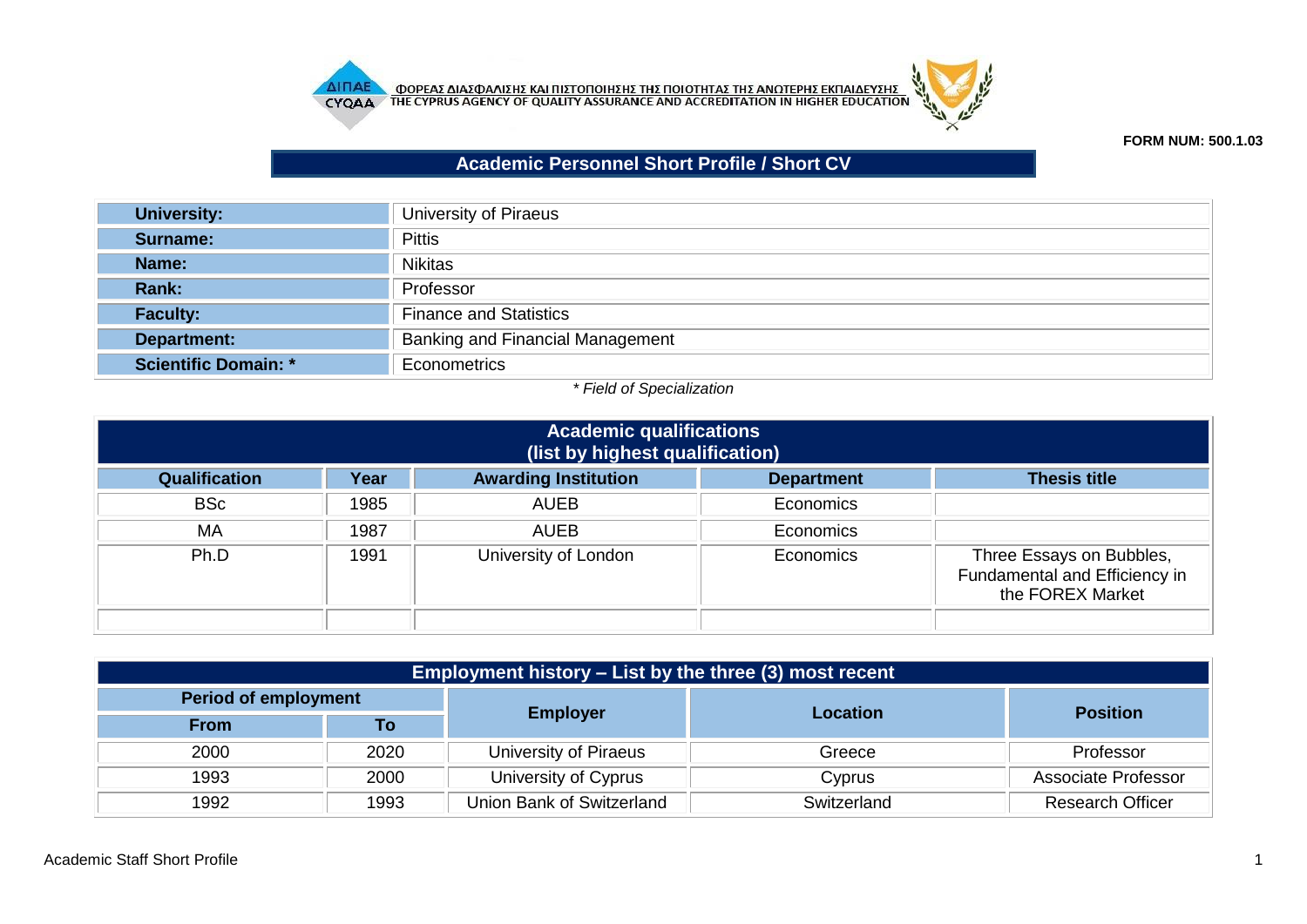| Key refereed journal papers, monographs, books, conference publications etc. List the five (5) more recent and other<br>five (5) selected - (max total 10) |      |                                                                                                                                                                           |                                            |                                                               |      |                |
|------------------------------------------------------------------------------------------------------------------------------------------------------------|------|---------------------------------------------------------------------------------------------------------------------------------------------------------------------------|--------------------------------------------|---------------------------------------------------------------|------|----------------|
| <b>Ref. Number</b>                                                                                                                                         | Year | <b>Title</b>                                                                                                                                                              | <b>Other authors</b>                       | <b>Journal and</b><br><b>Publisher /</b><br><b>Conference</b> | Vol. | <b>Pages</b>   |
| $\mathbf{1}$                                                                                                                                               | 2016 | Statistical models of stock<br>returns: explanatory or<br>descriptive? A historical<br>survey with some<br>methodological reflections                                     | P. Koundouri, N.<br>Kourogenis             | Journal of Economic<br>Surveys                                | 30   | 149-<br>164    |
| $\overline{2}$                                                                                                                                             | 2011 | Mixing Conditions, Central<br>Limit Theorems, and<br><b>Invariance Principles: A</b><br>Survey of the Literature with<br>Some New Results on<br>Heteroscedastic Sequences | N. Kourogenis                              | <b>Econometric Reviews</b>                                    | 30   | 88-108         |
| $\overline{3}$                                                                                                                                             | 2010 | Looking far in the past:<br>revisiting the growth-returns<br>nexus with non-parametric<br>tests                                                                           | S. Kalyvitis, E. Panopoulou                | <b>Empirical Economics</b>                                    | 38   | 743-<br>766    |
| $\overline{4}$                                                                                                                                             | 2010 | Unbounded<br>heteroscedasticity in first-<br>order autoregressive models<br>and the Eicker-White<br>asymptotic variance<br>estimator                                      | N. Kourogenis                              | <b>Economics Letters</b>                                      | 106  | 84-86          |
| 5                                                                                                                                                          | 2009 | Long- Run PPP under the<br>Presence of Near-to-Unit<br>Roots: The Case of the<br>British Pound-US Dollar Rate                                                             | C.Christou, S.Kalyvitis and<br>C. Hassapis | Review of<br>International<br>Economics                       | 17   | $144 -$<br>155 |
| 6                                                                                                                                                          | 2008 | Testing for a unit root under<br>errors with just barely<br>infinite variance                                                                                             | N. Kourogenis                              | Journal of Time<br>Series Analysis                            | 29   | 1066-<br>1087  |
| $\overline{7}$                                                                                                                                             | 2007 | Cointegration, variance shifts<br>and the limiting distribution<br>of the OLS estimator                                                                                   | N. Kourogenis                              | <b>Economics Letters</b>                                      | 99   | $103 -$<br>106 |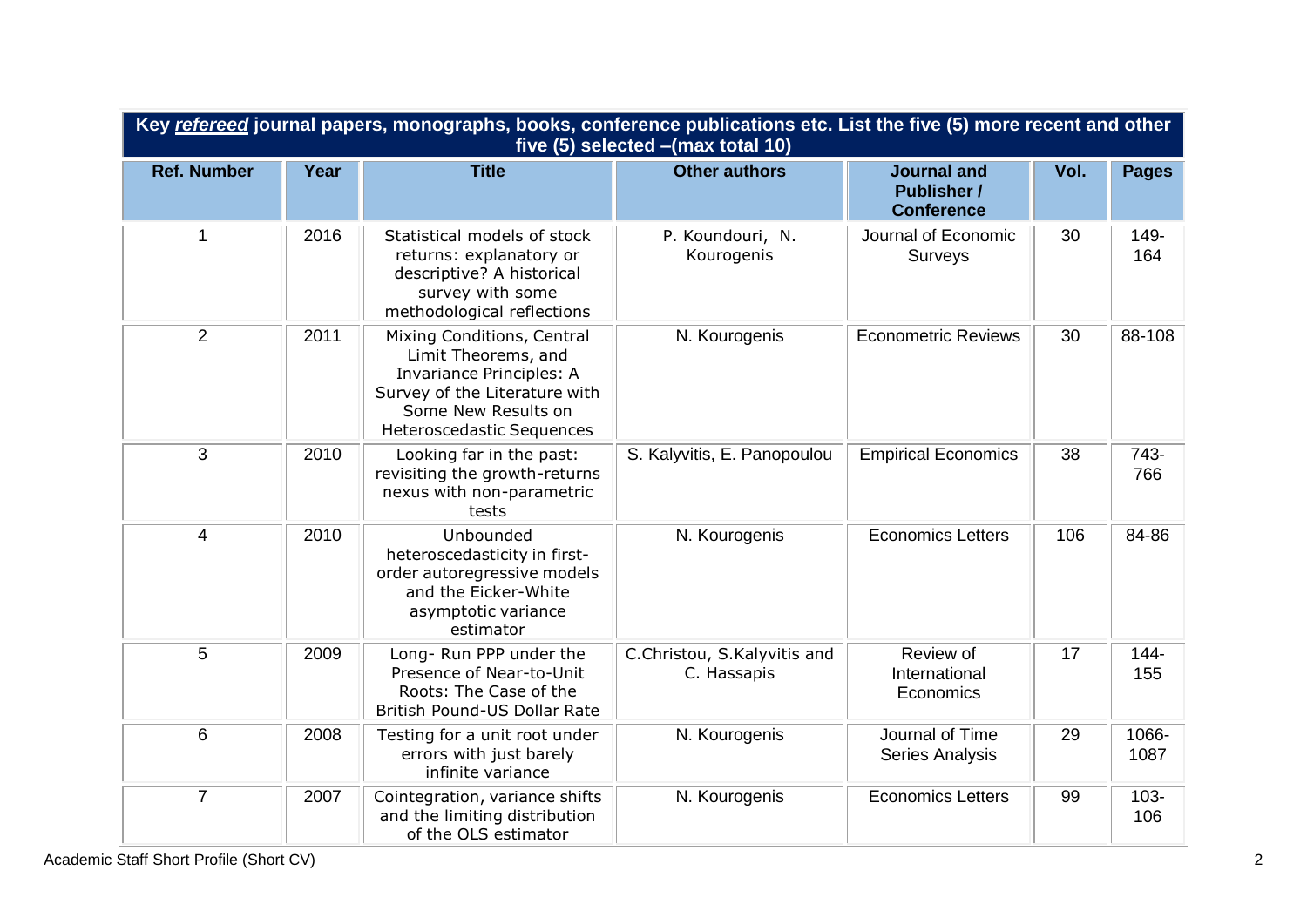| Exhibitions (where applicable). List the five (5) more recent and other five (5) selected.<br>(max total 10) |             |              |                              |           |                           |
|--------------------------------------------------------------------------------------------------------------|-------------|--------------|------------------------------|-----------|---------------------------|
| <b>Ref. Number</b>                                                                                           | <b>Date</b> | <b>Topic</b> | <b>International / Local</b> | Location* | <b>Role in Exhibition</b> |
|                                                                                                              |             |              |                              |           |                           |
| 2                                                                                                            |             |              |                              |           |                           |
| 3                                                                                                            |             |              |                              |           |                           |
| 4                                                                                                            |             |              |                              |           |                           |
| 5                                                                                                            |             |              |                              |           |                           |
| 6                                                                                                            |             |              |                              |           |                           |
|                                                                                                              |             |              |                              |           |                           |
| 8                                                                                                            |             |              |                              |           |                           |
| 9                                                                                                            |             |              |                              |           |                           |
| 10                                                                                                           |             |              |                              |           |                           |

\**Specify venue, geographic location etc*

| Research Projects. List the five (5) more recent and other five (5) selected<br>(max total 10) |             |              |                  |                      |  |
|------------------------------------------------------------------------------------------------|-------------|--------------|------------------|----------------------|--|
| Ref.<br><b>Number</b>                                                                          | <b>Date</b> | <b>Title</b> | <b>Funded by</b> | <b>Project Role*</b> |  |
|                                                                                                |             |              |                  |                      |  |
| ⌒                                                                                              |             |              |                  |                      |  |
| ≏                                                                                              |             |              |                  |                      |  |
|                                                                                                |             |              |                  |                      |  |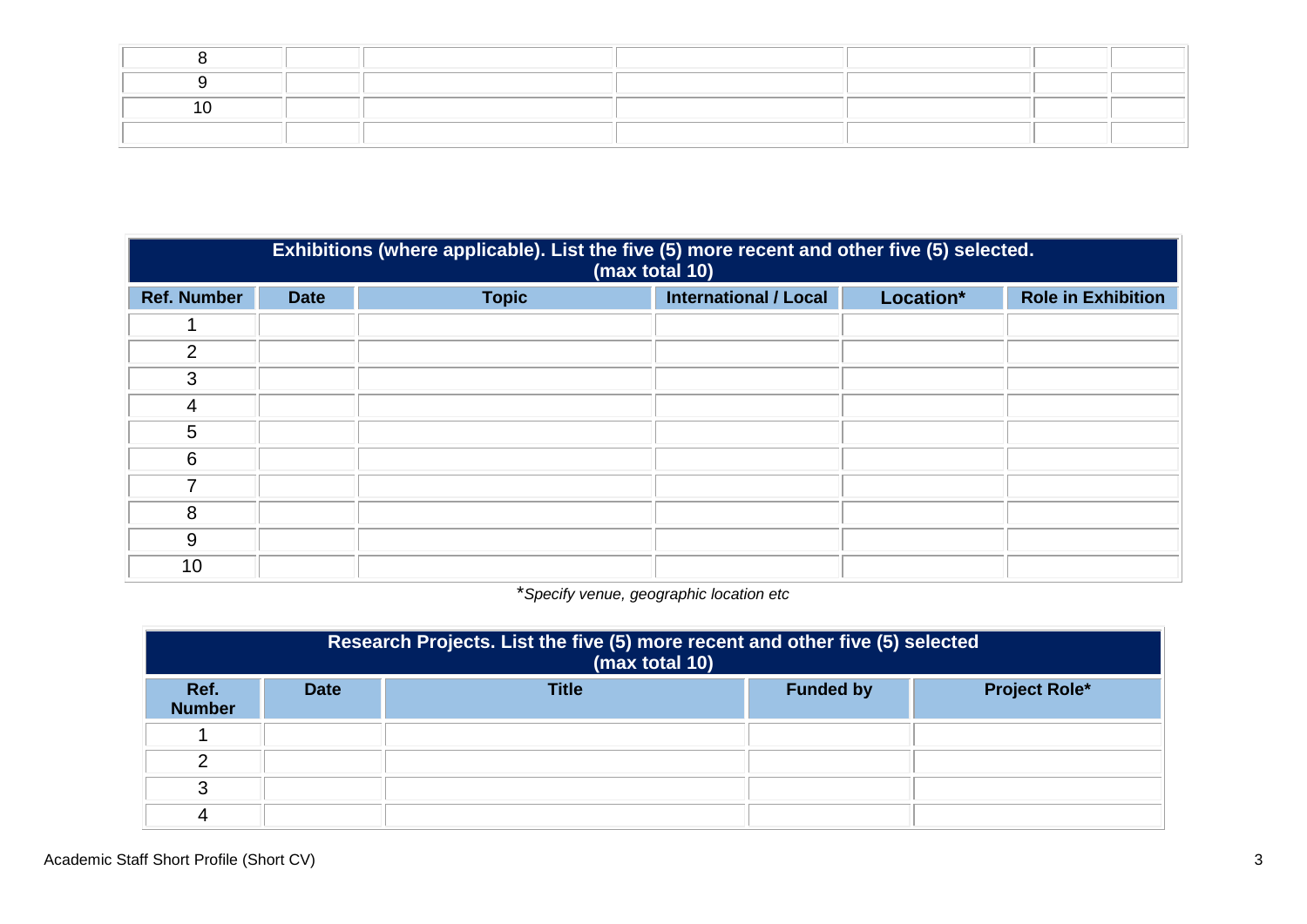*\*Project Role: i.e. Scientific/Project Coordinator, Research Team Member, Researcher, Assistant Researcher, other*

| <b>Consulting Services and/or Participation in Councils / Boards/ Editorial Committees.</b><br>List the five (5) more recent |               |                          |                                                                                                                                         |                                             |
|------------------------------------------------------------------------------------------------------------------------------|---------------|--------------------------|-----------------------------------------------------------------------------------------------------------------------------------------|---------------------------------------------|
| <b>Ref. Number</b>                                                                                                           | <b>Period</b> | <b>Organization</b>      | <b>Title of Position or Service</b>                                                                                                     | <b>Key Activities</b>                       |
|                                                                                                                              | 2004-2006     | Ministry of<br>Economics | Member of the Board of<br>Economic Advisors at the<br>Ministry of Economics and<br>Finance of the Greek Government<br>$(2004 - 2006)$ . | Economic Advisor to the Greek<br>Government |
| $\mathcal{P}$                                                                                                                |               |                          |                                                                                                                                         |                                             |
| 3                                                                                                                            |               |                          |                                                                                                                                         |                                             |
| 4                                                                                                                            |               |                          |                                                                                                                                         |                                             |
| 5                                                                                                                            |               |                          |                                                                                                                                         |                                             |

|                       | Awards / International Recognition (where applicable). List the five (5) more recent and other five (5) selected.<br>(max total 10) |              |                    |  |  |  |
|-----------------------|-------------------------------------------------------------------------------------------------------------------------------------|--------------|--------------------|--|--|--|
| Ref.<br><b>Number</b> | <b>Date</b>                                                                                                                         | <b>Title</b> | <b>Awarded by:</b> |  |  |  |
|                       |                                                                                                                                     |              |                    |  |  |  |
|                       |                                                                                                                                     |              |                    |  |  |  |
| ົ                     |                                                                                                                                     |              |                    |  |  |  |